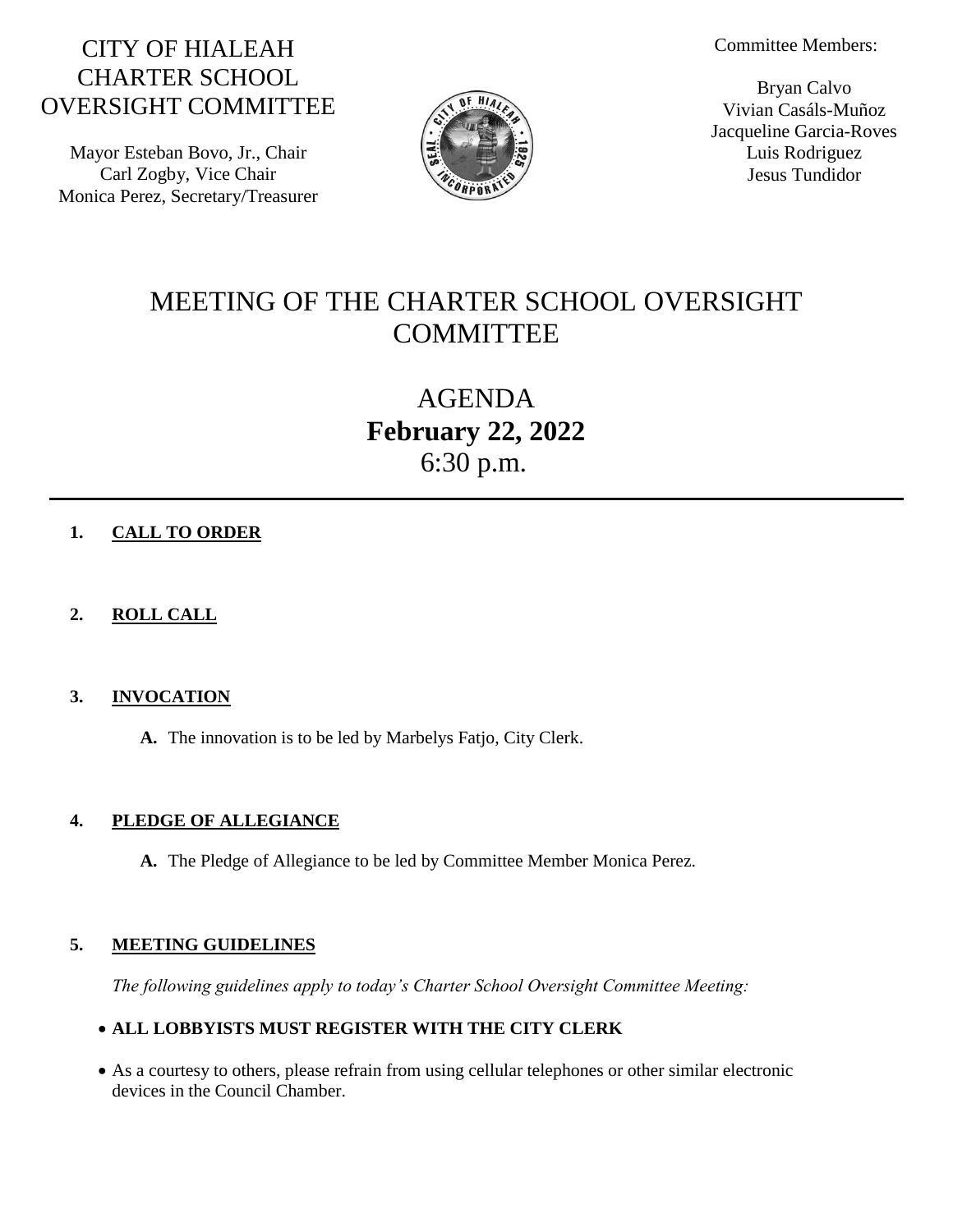- A maximum of three (3) speakers in favor and three (3) speakers in opposition will be allowed to address the Council on any one item. Each speaker's comments will be limited to three (3) minutes.
- No signs or placards, in support of or in opposition to an item or speaker, shall be permitted within the Council Chamber.
- Any person, whether participating via the web platform, telephonic conferencing or physical presence at City Hall, interested in making comments or posing questions on matters of public concern or on any item on the agenda, may do so during the meeting.
- Members of the public may address the City Council on any item pertaining to City business during the Comments and Questions portion of the meeting. A member of the public is limited to one appearance before the City Council and the speaker's comments will be limited to three (3) minutes.
- The public can view public meetings on the City's Facebook page ( $@Cityoff$ Hialeah).
- Members of the public may hear the meeting live through telephonic conferencing using any telephone or cellular phone service. A smart device or computer are not necessary to participate in the meeting if you join by phone.
- All persons participating via the web platform will be muted during the meeting until called upon to be heard. Participation through Zoom requires a computer or smart mobile device with a microphone and web camera. The participant may elect to participate in the meeting using audio only or appear through both audio and video. The video function of all participants appearing through video will be turned off until called upon to be heard.

## **6. COMMENTS AND QUESTIONS**

## **7. ANNOUNCEMENT OF AMENDMENTS/CORRECTIONS TO THE AGENDA**

### **8. CONSENT AGENDA**

*All items listed with letter designations are considered routine and will be enacted by one motion. There will be no separate discussion of these items unless a Committee Member or a resident so requests, in which case the item(s) will be removed from the consent agenda and considered along with the regular order of business.*

**A.** Request permission to approve the minutes of the City of Hialeah Charter School Oversight Committee Meeting of **December 14, 2021.**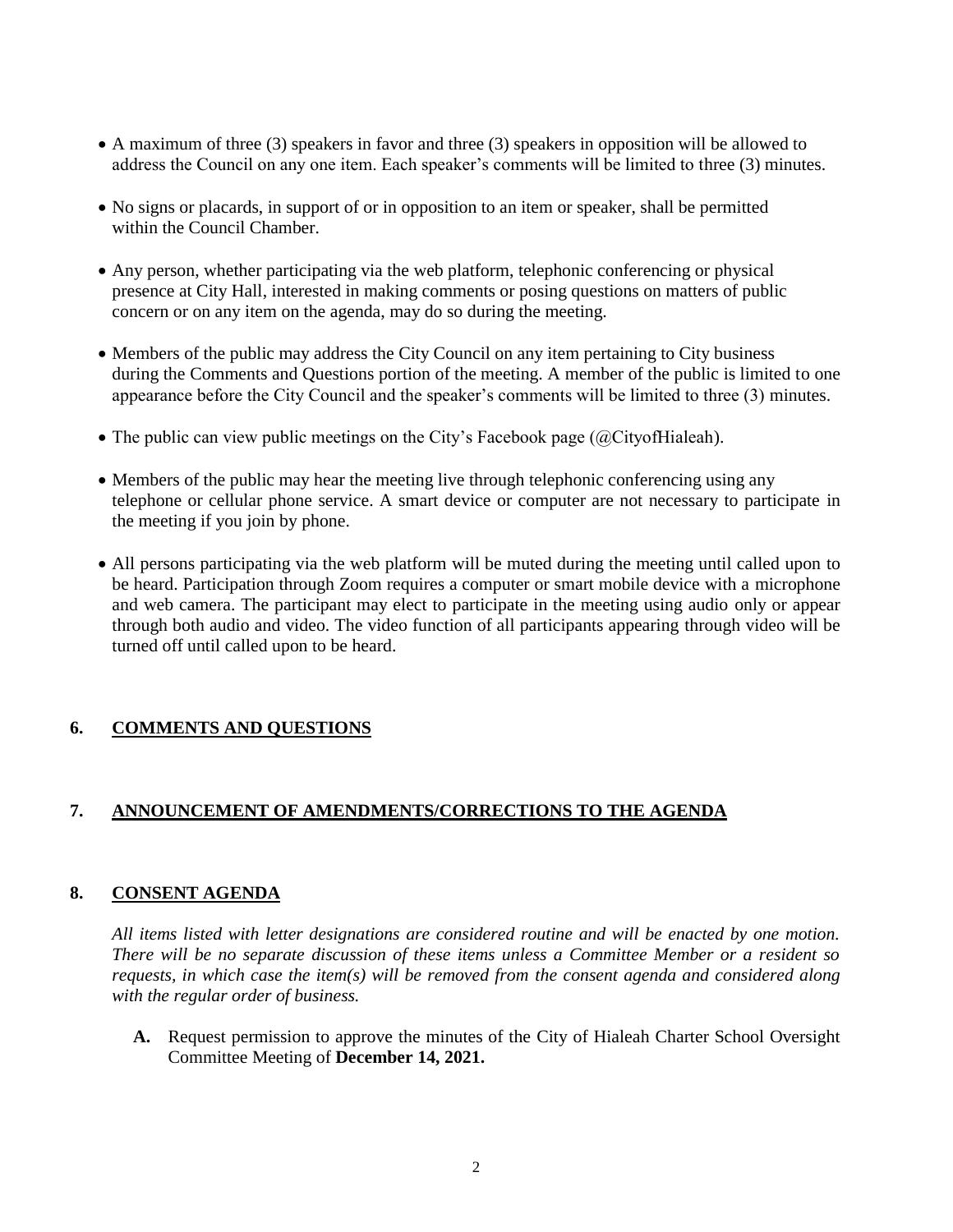- **B.** Request permission to approve an annual expenditure for procurement for Professional Development (Virtual Education) for the City of Hialeah Educational Academy to **Doral Leadership** for a total amount not to exceed **\$34,000**. Funding for this expenditure will be drawn from the Fiscal Year 2021-2022 budget against account number **0310-0323**-Title II.
- **C.** Request permission to approve an annual expenditure for procurement for Advertising Services for the management services for the City of Hialeah Educational Academy to **Educational Brands** for a total amount not to exceed **\$22,000**. Funding for this expenditure will be drawn from the Fiscal Year 2021-2022 budget against account number **372**.
- **D.** Request permission to approve the executed Florida High School Athletic Association Verification of Student Controlled Open Enrollment Option with Public School District or Charter/Lab School Board form for Jennifer Valencia.
- **E.** Request permission to approve the executed Additional Safe Schools Allocation Governing Board Certification Form and backup documentation.
- **F.** Request permission to approve the executed Miami-Dade County Public Schools Charter Schools Compliance and Support Authorization for Third Party Access to Epicenter form.
- **G.** Request permission to approve the executed 2021-2022 School Year Charter School Safe Schools Officer Attestation Form for January 24, 2022.
- **H.** Request permission to approve the executed Title II Charter School Reimbursement Checklist for Quarter 1 with supporting documentation.
- **I.** Request permission to approve the executed Florida Department of Education Project Application for the Safety and Security of School Buildings for \$14,993.01.
- **J.** Request permission to approve the executed Charter Schools Title I Budget Appropriation Details Form for Fiscal Year 2021-2022 for \$451,154.00.
- **K.** Request permission to approve the executed Title II Charter School Reimbursement Checklist for Quarter 2 with supporting documentation.
- **L.** Proposed resolution affirming the Mayor and each Council Member as members of the Charter School Oversight Committee, and further electing Mayor Esteban Bovo, Jr., as Chair; the Council President currently Carl Zogby, as Vice Chair; and the Council Vice President, currently Monica Perez, as Secretary/Treasurer; for a term to coincide with the term of office of each.

## **9. PRESENTATION OF FINANCIAL REPORTS BY ACADEMICA DADE LLC**

**A.** Request to approve the balance sheet standard, general ledger, income statement of profit & loss standard, and the statement of revenue, expenditures, and changes in fund balance (unaudited) as of December 31, 2021.